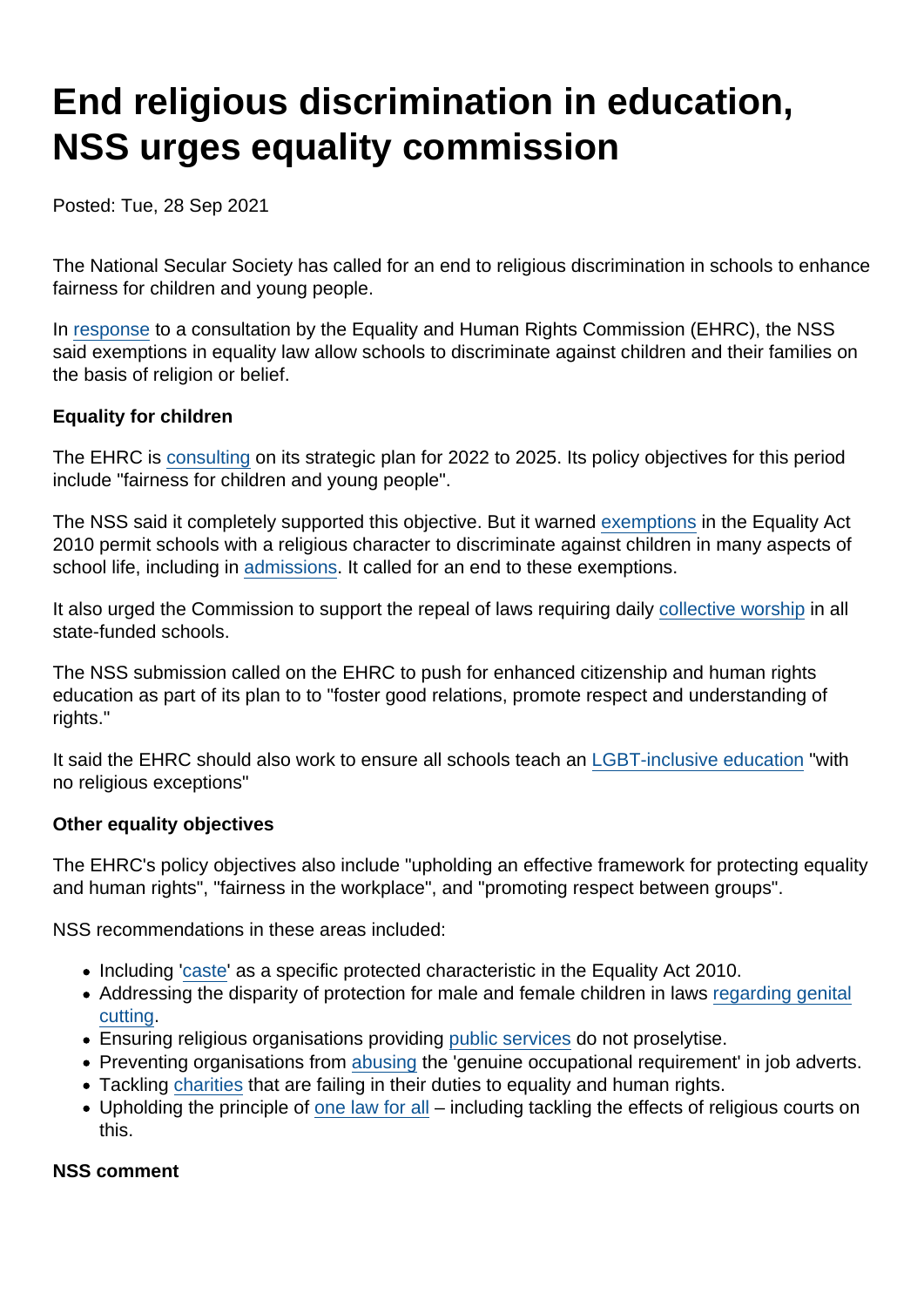NSS head of policy and research Megan Manson said: "We strongly support the EHRC's objectives for the coming years.

"However, without tackling religious privilege that interferes with education, public services, healthcare and other aspects of public life, the EHRC will not be able to fully achieve its laudable aims.

"We urge the EHRC to ensure religious demands do not undermine fairness, freedom and human rights for the wider public."

**Notes** 

- The Equality and Human Rights Commission is a non-departmental public body responsible for the promotion and enforcement of equality and non-discrimination laws in England, Scotland and Wales.
- The EHRC's consultation closes on Thursday.

Image: Gerd Altmann from Pixabay

[Discuss on Facebook](https://www.facebook.com/NationalSecularSociety/posts/4379706142097703?__cft__[0]=AZVaHu8G1R8aN-FkEY9oTb6DePGjANe_1pxEkwvyJzYkmykZEpUQP3klwqK1sYIakcO3ZU3AuawglCBa1Vswvisk79T2dBGgC0IXvlErLziZmVpFe4oOPVkLTZ-MsxdQC85_ZAtYZ4VJwTakCjNxtQe8EksGCJzp5kZH900lCB9mEH-mQm1FPKLVTrsna8l0lVc&__tn__=,O,P-R)

## While you're here

Our news and opinion content is an important part of our campaigns work. Many articles involve a lot of research by our campaigns team. If you value this output, please consider supporting us today.

P.S. make sure to check out the related campaigns below.

- [Support us from just £1 a month](https://www.secularism.org.uk/donate.html)
- [Share on What's App](whatsapp://send?text=http://www.secularism.org.uk/news/2021/09/end-religious-discrimination-in-education-nss-urges-equality-commission?format=pdf)
- [Share on Facebook](https://www.facebook.com/sharer/sharer.php?u=http://www.secularism.org.uk/news/2021/09/end-religious-discrimination-in-education-nss-urges-equality-commission?format=pdf&t=End+religious+discrimination+in+education,+NSS+urges+equality+commission)
- [Share on Twitter](https://twitter.com/intent/tweet?url=http://www.secularism.org.uk/news/2021/09/end-religious-discrimination-in-education-nss-urges-equality-commission?format=pdf&text=End+religious+discrimination+in+education,+NSS+urges+equality+commission&via=NatSecSoc)
- [Share on Email](https://www.secularism.org.uk/share.html?url=http://www.secularism.org.uk/news/2021/09/end-religious-discrimination-in-education-nss-urges-equality-commission?format=pdf&title=End+religious+discrimination+in+education,+NSS+urges+equality+commission)
- [Subscribe to RSS Feed](/mnt/web-data/www/cp-nss/feeds/rss/news)

Tags: [Admissions,](https://www.secularism.org.uk/news/tags/Admissions) [Education,](https://www.secularism.org.uk/news/tags/Education) [Equality](https://www.secularism.org.uk/news/tags/Equality)

## Related Campaigns

[Discriminatory school admissions](https://www.secularism.org.uk/admissions-fifty-percent-cap/)

No child should face discrimination for their parents' religion or belief.

[Read More](https://www.secularism.org.uk/admissions-fifty-percent-cap/)